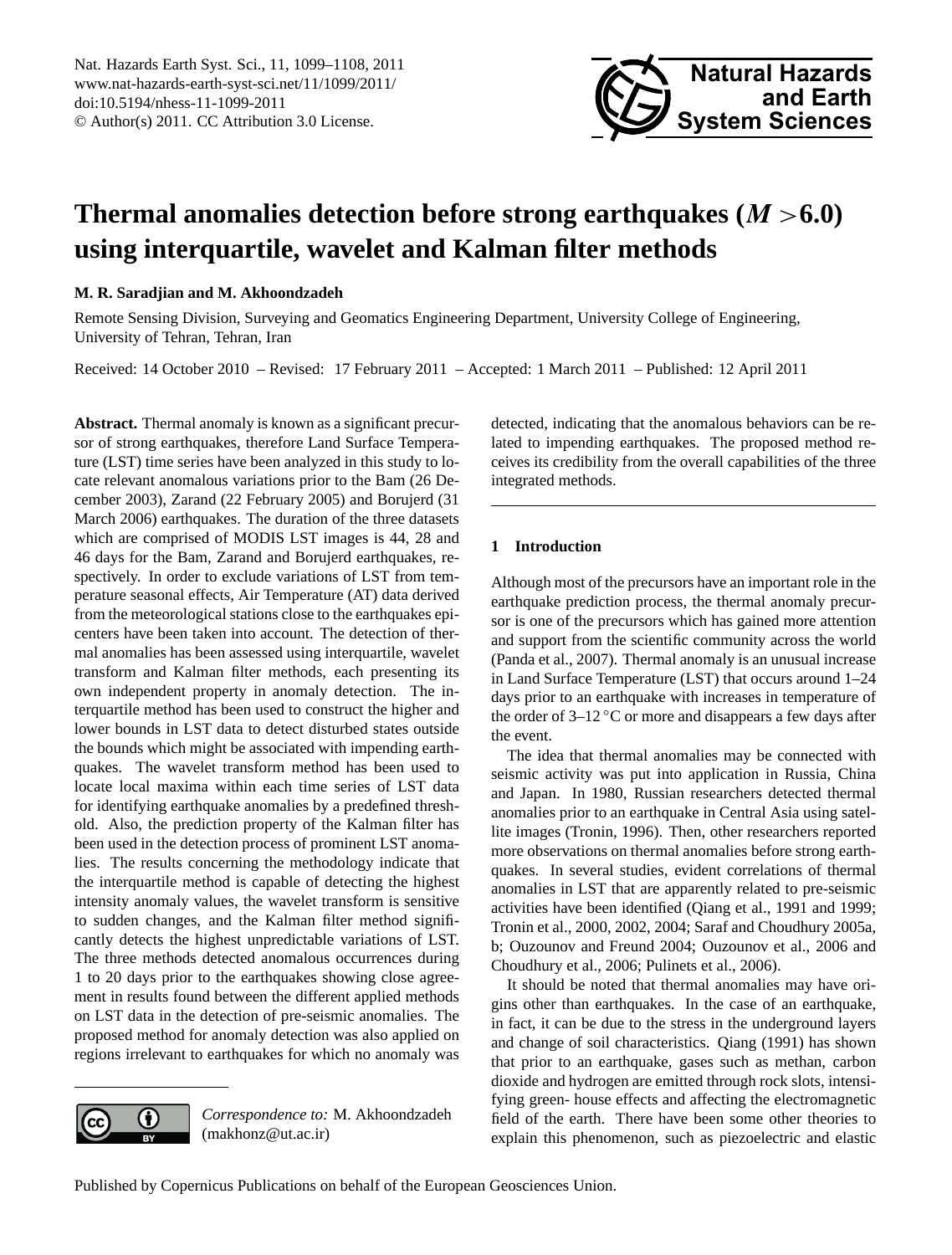strain dilatation forces causing the temperature to increase (Ouzounov and Freund 2004; Freund 2009). To date, none of them has been widely accepted and the mechanism of thermal anomalies is still not clear.

Some remote sensing satellites can measure the radiation coming from the earth in thermal bands and provide useful information prior to earthquakes. Due to their suitable temporal and spatial resolutions, the thermal infrared bands of NOAA-AVHRR, Terra-MODIS, Aqua-MODIS and Meteosat-5 data have been used in most recent major earthquake prediction studies based on thermal anomaly.

The focus of this study includes the analysis of the time series of LST data concerning the Bam, Zarand, and Borujerd earthquakes to locate unusual variations related to seismic activities using Interquartile, Wavelet and Kalman filter methods.

## **2 Data**

# **2.1 LST data**

The Moderate Resolution Imaging Spectroradiometer (MODIS) onboard the Terra satellite, was launched on 18 December 1999 for global monitoring of the atmosphere, terrestrial ecosystems, and oceans. On 4 May 2002, a similar instrument was launched on the EOS-Aqua satellite. MODIS, flying on these two satellites with its 2330 km swath width provides almost complete dual global daily coverage in 36 spectral bands between 0.415 and 14.235 µm with spatial resolutions of 250 m (bands 1 and 2), 500 m (bands 3, 4, 5, 6 and 7) and 1000 m (bands 8–36) (Ouzounov et al., 2006). In this study, LST variations close to the studied earthquake epicenters have been analyzed using the daytime LST images provided by NASA [\(http://modis.gsfc.nasa.gov/data\)](http://modis.gsfc.nasa.gov/data). These data are generated on a daily basis at a temperature resolution of 0.02 ◦C. Each pixel of a LST image covers an area of  $1 \times 1 \text{ km}^2$  on the ground. For each image the mean of LST values of a  $5 \times 5$ pixel area centered on the earthquake epicenter has been considered.

## **2.2 Air temperature data**

In this study the air temperature (AT) data downloaded from the web site: [\(http://www.wunderground.com/\)](http://www.wunderground.com/) have been used to exclude LST data from atmospheric effects. These data have been collected by the meteorological stations close to the studied earthquakes epicenters.

#### **3 Methodology**

Daily variations of the land surface temperature depend on season, geographic location, climatological conditions and other unknown parameters. The unknown variations preclude the possibility of using methods based on normal distribution of data. Since linear solutions and normal distribution are not suitable for time series of LST data due to their unknown variations. In this section, the interquartile, wavelet and Kalman filter methods which will be used in detection of preseismic anomalies are explained.

## **3.1 Anomaly detection using interquartile**

As the fluctuation of the temperature very often does not follow a Gaussian probability function, some researchers (Liu et al., 2004; Pulinets and Boyarchuk, 2004; Akhoondzadeh, 2011) use the median value and the interquartile range. The median and the interquartile range of data are used to specify higher and lower bounds in order to distinguish seismic anomalies from the background of natural variations. The higher and lower bounds of the mentioned range can be calculated using the following equations:

$$
x_{\text{high}} = M + k \times IQR \tag{1}
$$

$$
x_{\text{low}} = M - k \times IQR \tag{2}
$$

<span id="page-1-0"></span>
$$
x_{\text{low}} < x < x_{\text{high}} \Rightarrow -k < \frac{x - M}{IQR} < kDx = \frac{x - M}{IQR} \tag{3}
$$

where x,  $x_{\text{high}}$ ,  $x_{\text{low}}$ ,  $M$ , *IQR* and *Dx* are parameter, higher bound, lower bound, median value, interquartile range and differential of  $x$ , respectively. According to this, if the absolute value of *Dx* is greater than  $k$ ,  $(|Dx| > k)$ , the behavior of the relevant parameter  $(x)$  is regarded as anomalous. Ac-cording to Eq. [\(3\)](#page-1-0),  $p = \pm 100 \times (|Dx| - k)/k$  indicates the percentage of parameter change from the undisturbed state. If an observed LST falls out of either the associated lower or higher bound, we conclude with a confidence level of about 80–85% that a lower or higher abnormal signal has been detected (Liu et al., 2004).

## **3.2 Anomaly detection using wavelet transformation**

In this study, to obtain the time variability of the main periodicities, the wavelet transformation (Eq. 4) has been applied on the LST time series of earthquakes.

$$
(wf)(s,b) = \frac{1}{\sqrt{s}} \int_{-\infty}^{+\infty} f(x) \Psi^* \left[ \frac{x-b}{s} \right] dx \tag{4}
$$

where, s is the scaling factor, b is the location parameter,  $\Psi^*$ is the complex conjugate of continuous wavelet function and  $f(x)$  is the time series under analysis. Due to the variability pattern of our data, the Daubechies 1D wavelet has been applied to identify anomalies in the data. The low frequency seasonal components and high frequency noise have been eliminated using the components of the wavelet transform. The high perturbations of LST are then detectable by wavelet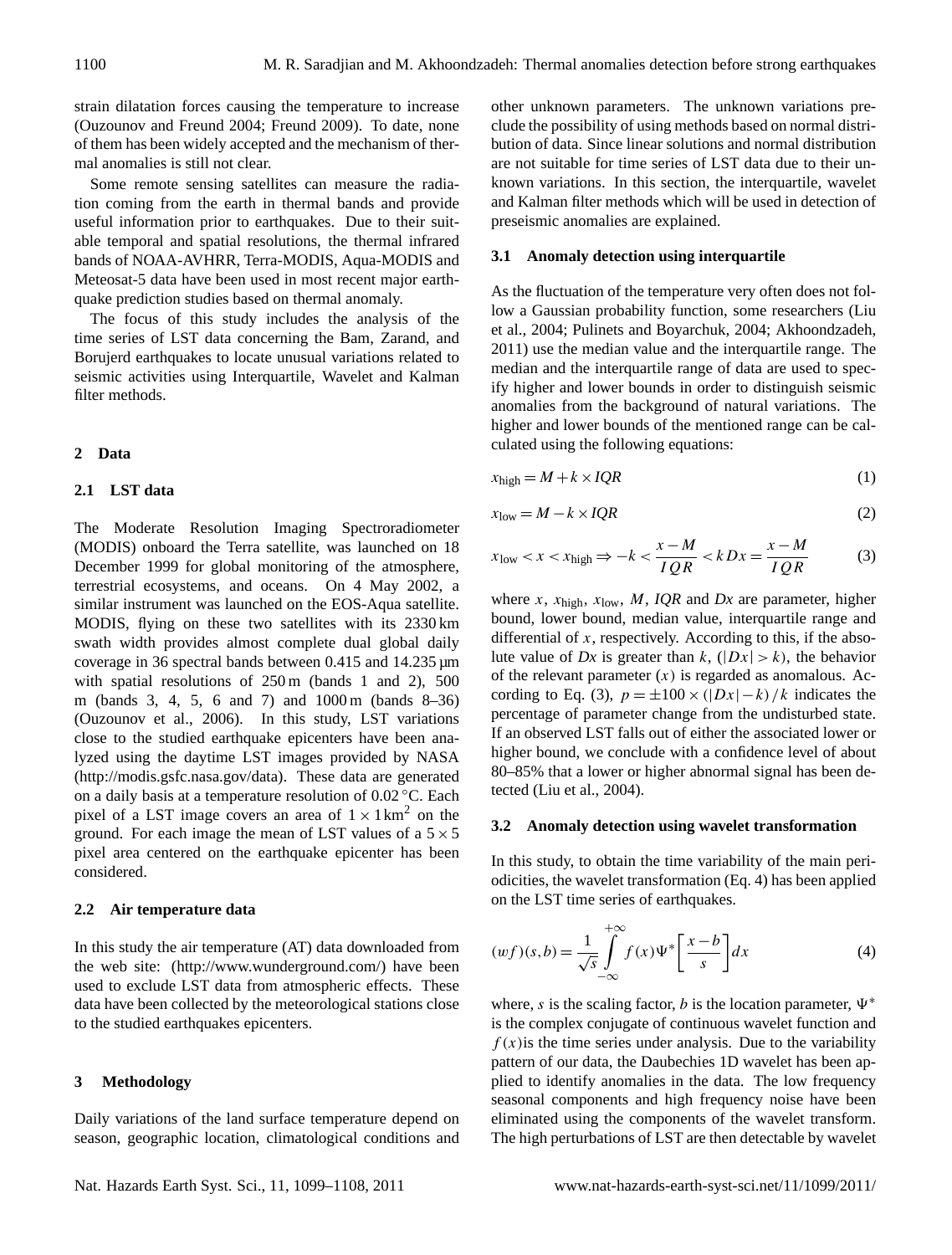coefficients greater than a pre-defined threshold value. In this study,  $M + 1.6 \times IQR$ ,  $M + IQR$  and  $M + 1.1 \times IQR$  have been selected as optimum threshold values to detect unusual values of the wavelet coefficients for the Bam, Zarand and Borujerd earthquakes, respectively. Optimal threshold values  $(k)$  were defined based on an iterative process. Different k values were evaluated to detect high unusual variations during the studied time period. These threshold values are different from case to case. M and  $IQR$  are the median and the interquartile range parameters, respectively. The wavelet coefficients of LST values greater than the defined thresholds are regarded as anomaly values (Akhoondzadeh, 2011).

#### **3.3 Anomaly detection using Kalman filter**

The Kalman filter is a recursive solution to optimize the described systems in the state space. It is a collection of mathematics equations to optimize prediction equations using estimation of state variables and minimization of error covariance. The Kalman filter is suitable for stationary as well as dynamic and linear processes and can be applied for nonlinear systems using Taylor expansion equations. This filter has high capabilities in determination of inner variables and it simultaneously solves state and measurement equations in order to reach optimized unobservable states. In other words, this method uses observed variables  $(y_1, y_2, ..., y_t)$  to estimate state  $(x_i)$  with minimum error. Depending on  $(i)$ , filtering, prediction and interpolation states are the cases as following definitions (Haykin, 2001): If  $i = t, i > t$  or  $i < t$ , this method is known as filtering, prediction or interpolation respectively. Equations [\(5\)](#page-2-0) and [\(6\)](#page-2-1) are state and measurement equations:

<span id="page-2-0"></span>
$$
x_{t+1} = F x_t + w_t \tag{5}
$$

<span id="page-2-1"></span>
$$
y_t = Hx_t + v_t \tag{6}
$$

 $w_t$  and  $v_t$  are white noise vectors ( $P(w)$ :  $N(0,Q)$  and  $P(v)$ :  $N(0,R)$ ). P and N are probability distribution function and normal distribution function respectively.  $Q$  and  $R$  are standard deviation parameters.  $F$  is the transition matrix taking the state  $x_t$  from time t to time  $t + 1$ . His the measurement matrix. If we suppose  $x_t$  is real state at time t, then we can define pre-estimation error  $(e_t^- = x_t$  – ∧  $x_t^-$ ), post-estimation  $error(e_t^+ = x_t -$ ∧  $x_t^{\text{+}}$ ), pre-error covariance  $(p_t^- = E(e_t^- e_t^{(-)})$ and post-error covariance  $(p_t^+ = E(e_t^+ e_t^+))$ .

The main aim in the Kalman filter is estimation of  $x_t^+$ (post-estimation of state) using linear integration of ∧  $x_t$ <sup>-</sup> (pre-estimation of state) and measured error ( $y_t$  – H ∧  $\mathbf{x}_t^{-}$ as Eq. [\(7\)](#page-2-2).

<span id="page-2-2"></span>
$$
\hat{x_t^+} = \hat{x_t^-} + k_t (y_t - H \hat{x_t^-})
$$
\n(7)

 $k_t$  is Kalman coefficient and must be defined based on the minimum of post-error covariance (Eq. 8).

<span id="page-2-3"></span>
$$
k_t = p_k^- H^T (H p_k^- H^T + R)^{-1}
$$
 (8)

Regarding the mentioned equations, measurements would be reliable when covariance of measurement error is close to zero. Kalman filter equations are classified into two categories: (1) time update; time retrieval equations update state and covariance matrixes based on the pre-measurements (Eqs. 9 and 10), (2) measurement update; measurement retrieval equations are for feedback of time update effects in the system and reach to an optimum state based on the measurements (Eqs. 11, 12 and 13).

$$
\hat{x}_t^- = F \hat{x}_{t-1}^+
$$
\n<sup>(9)</sup>

$$
p_t^- = F p_{t-1} F^T + Q \tag{10}
$$

$$
k_t = p_t^- H^T (H p_t^- H^T + R)^{-1}
$$
\n(11)

$$
x_t^{\hat{+}} = x_t^{\hat{-}} + k_t (y_t - H x_t^{\hat{-}})
$$
\n(12)

$$
p_t = (1 - k_t H) p_t^-
$$
\n(13)

Therefore at the beginning, the prediction process is done; then it is corrected based on the observations and again, the prediction process is repeated. If however, the state and measurement equations are nonlinear, (as the time series of earthquake precursors), they could be changed into linear equations using Taylor expansion which is called an extended Kalman filter. This is one of the striking characteristics of the Kalman filter (Haykin, 2001). If the difference between the observed LST value ( $y_t$ ) and the predicted LST value ( $x_t^-$ ) is ∧ greater than a pre-defined threshold value, the observed LST

value is regarded as an anomaly (Akhoondzadeh, 2011).

#### **4 Implementation**

The implementation has been performed on three registered earthquakes as case studies. The first case study is a strong earthquake of a magnitude of  $M_w = 6.6$  that occurred in Bam on 26 December 2003 at 01:56:52 UTC. The second case is an earthquake that happened in Zarand with a magnitude of  $M_w = 6.4$  on 22 February 2005 at 02:25:23 UTC. The third one is an earthquake of a magnitude of  $M_w = 6.1$ occurring in Borujerd on 31 March 2006 at 01:17:01 UTC (Table 1). Three sets of data about the Bam, Zarand and Borujerd earthquakes have been selected by visual inspection of seismic databases available in [http://earthquake.usgs.](http://earthquake.usgs.gov) [gov,](http://earthquake.usgs.gov) [http://www.emsc-csem.org,](http://www.emsc-csem.org) <http://iiees.ac.ir> and [http:](http://geophysics.ut.ac.ir) [//geophysics.ut.ac.ir](http://geophysics.ut.ac.ir) to show the relevance of LST parameter perturbation with earthquakes. In order to exclude variations of LST from atmospheric effects, AT data derived from the meteorological stations close to the earthquakes epicenters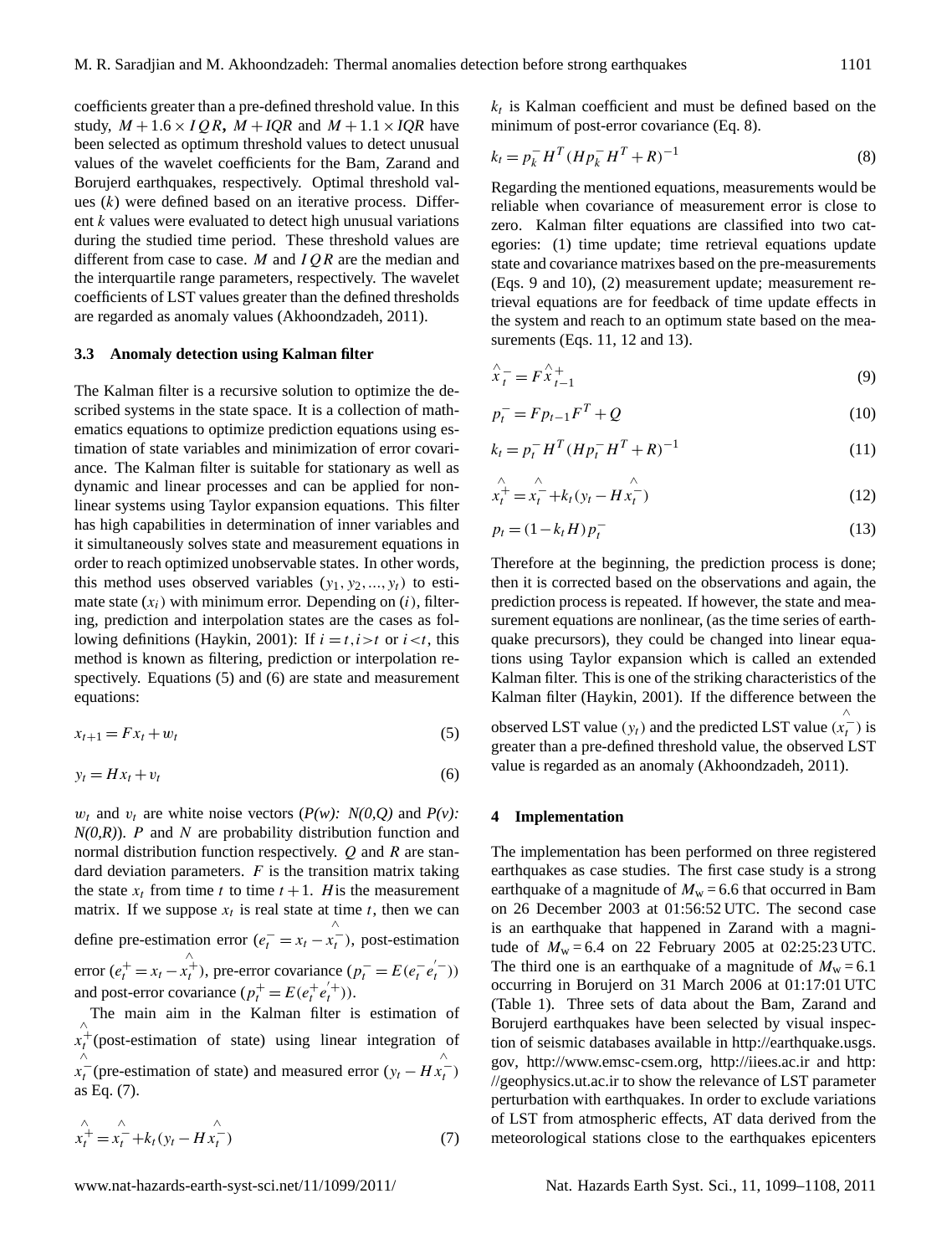| Case Study      | Date             | Time<br>(UTC) | Longitude         | Latitude              | Magnitude<br>$(M_{\rm w})$ | Focal depth<br>(km) |
|-----------------|------------------|---------------|-------------------|-----------------------|----------------------------|---------------------|
| Bam             | 26 December 2003 | 01:56:52      | 58.31° N          | $29^{\circ}$ E.       | 6.6                        | 10                  |
| Zarand          | 22 February 2005 | 02:25:23      | 56.82 $\degree$ N | $30.75^{\circ}$ E     | 6.4                        | 14                  |
| <i>Borujerd</i> | 31 March 2006    | 01:17:01      | $48.78^{\circ}$ N | 33.50 $\degree$ E 6.1 |                            |                     |

**Table 1.** List of the earthquakes selected in this study (reported by [http://earthquake.usgs.gov/\)](http://earthquake.usgs.gov/).



 $(26$  December 2003) from 20 November 2003 to 3 January 2004. mean of AT during the period of 20 November to 3 January from 1998 to 2002 is represented as a green curve. The x-axis represents the day relative to the earthquake day. The earthquake day is represented as a vertical dotted line. **Fig. 1.** Results of LST and AT data analysis for the Bam earthquake 2 (26 December 2003) from 20 November 2003 to 3 January 2004.

have been taken into account. In each case study, the mean of air temperature data around earthquake day during several 9 years before the earthquake year was shifted to zero and then 10 the residuals were subtracted from the LST variations.

suitable for predicting the normal signal. The difference con-Interquartile, wavelet transform, and Kalman filter methods have been used to locate the anomalies. The interquartile has been used with regard to finding signal fluctuations beyond the lower and higher bounds. In order to obtain the time variability of the main periodicities by which the intense anomalies may be highlighted, the wavelet transformation has been applied on the three time series. Since one of the Kalman filtering applications is to study the normal current signal and predict the incoming signal, it has been found trolled by a predefined threshold value between the predicted 6 and observed signals then would be regarded as an anomaly (Akhoondzadeh, 2011).  $\frac{1}{2}$ 

# **4.1 The Bam earthquake**

In order to analyze pure temperature values, the atmospheric effects have been removed from LST. Red and blue curves in Figure 1 show the time series of LST and AT data, respectively. The data is on the Bam earthquake epicenter during



 $\overline{\text{B}}$ . The of AT during the period of 01 to 28 February from 1999 to 2004 is from represented as a green curve. **Fig. 2.** Results of LST and AT data analysis for the Zarand earthquake (22 February 2005) from 1 to 28 February 2005. The mean



Figure 3. Results of AT during the period of 01 March to 15 April from 2004 to 2005  $\frac{1}{\text{mod}}$  is represented as a green curve. **Fig. 3.** Results of LST and AT data analysis for the Borujerd earthquake (31 March 2006) from 1 March to 15 April 2006. The mean

the period of 20 November 2003 to 3 January 2004. The mean of the AT data from 1998 to 2002 during the period of 20 November to 3 January is represented by a green curve. The X-axis represents the days relative to the earthquake day. The vertical dotted line shows the earthquake date. Figure 4a shows variations of the corrected LST, close to the Bam earthquake epicenter during the period of 20 November 2003 to 03 January 2004. Median, and higher and lower bounds are seen as blue and green horizontal lines, respectively.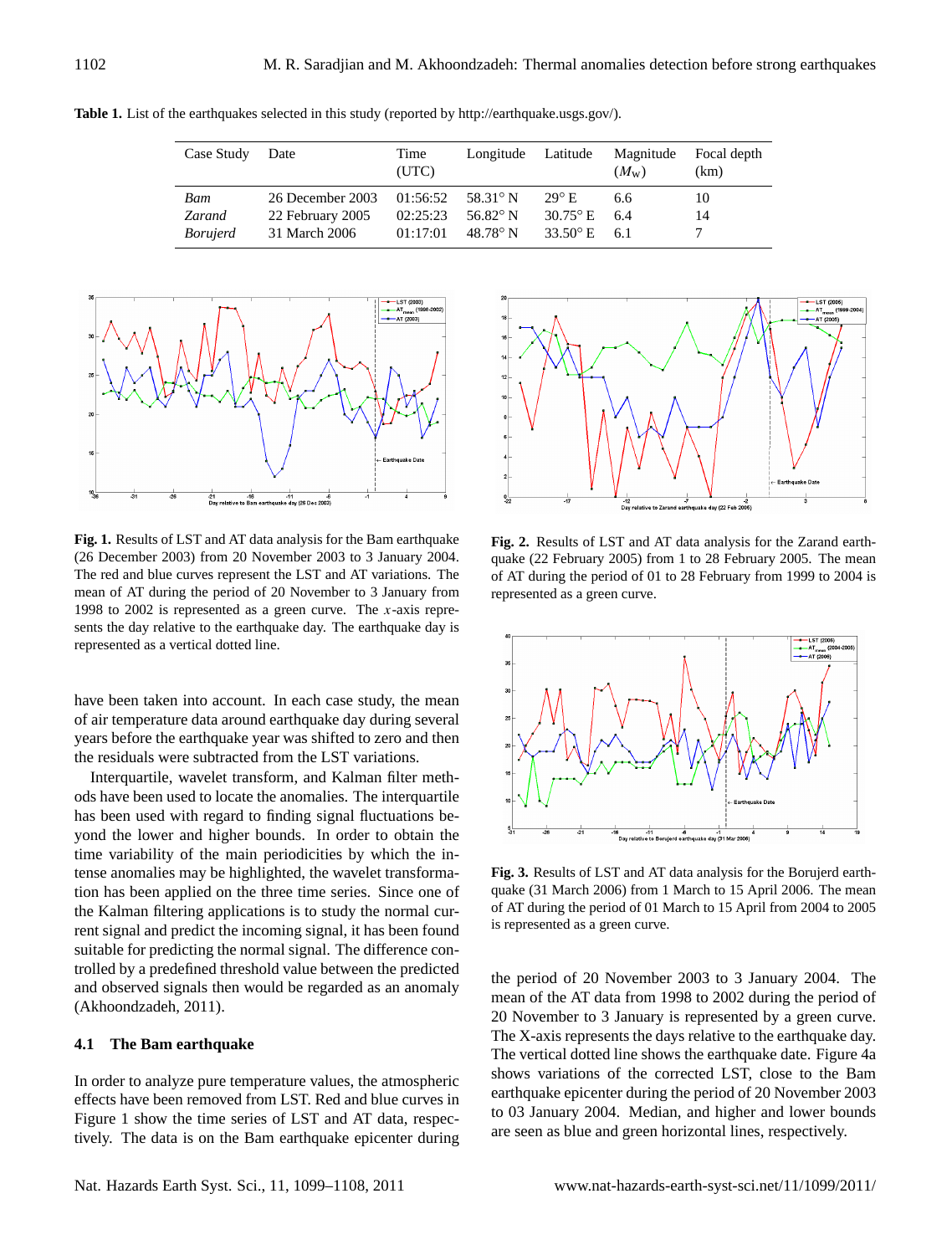

earthquake day is represented as a vertical dotted line. The green horizontal lines indicate the higher and lower bounds. The blue horizontal detected anomalies using interquartile methods, (b) LST variations after implementing the wavelet transformation and detected anomalies the differences between the observed LST and the predicted LST values using the Kalman filter method. **Fig. 4.** Results of LST data analysis for the Bam earthquake (26 December 2003) from 20 November 2003 to 03 January 2004. The line indicates the median value. The x-axis represents the day relative to the earthquake day. The panel represents **(a)** LST variations and using interquartile methods, **(c)** Observed LST variations (red) and predicted LST variations (blue) using the Kalman filter method and **(d)**



Fig. 5. Same as Fig. 4 but for the Zarand earthquake (22 February 2005) from 1 February to 28 February 2005.

When implementing the interquartile method, Dx which Figure 4b clearly shows the pre-earthquake LST an rected LST value exceeds the higher bound  $(M + 1.3 \times IQR)$ value 20 and 18 days prior to the earthquake with the value will be called DLST here is calculated using Eq. (3). The coron 6, 7 and 8 December 2003 and reaches to its maximum of 23.54% of the higher bound (Fig. 4a).

Figure 4b clearly shows the pre-earthquake LST anomalies detected using wavelet transformation. The peak of anomaly reaches to 19.61% above the threshold value on 7 and 8 December 2003, 19 and 18 days prior to the event.

By applying the Kalman filter, it can be seen that the difference between the observed LST value and the predicted LST value reaches its maximum value (i.e.  $3.1627^{\circ}$ C) on 6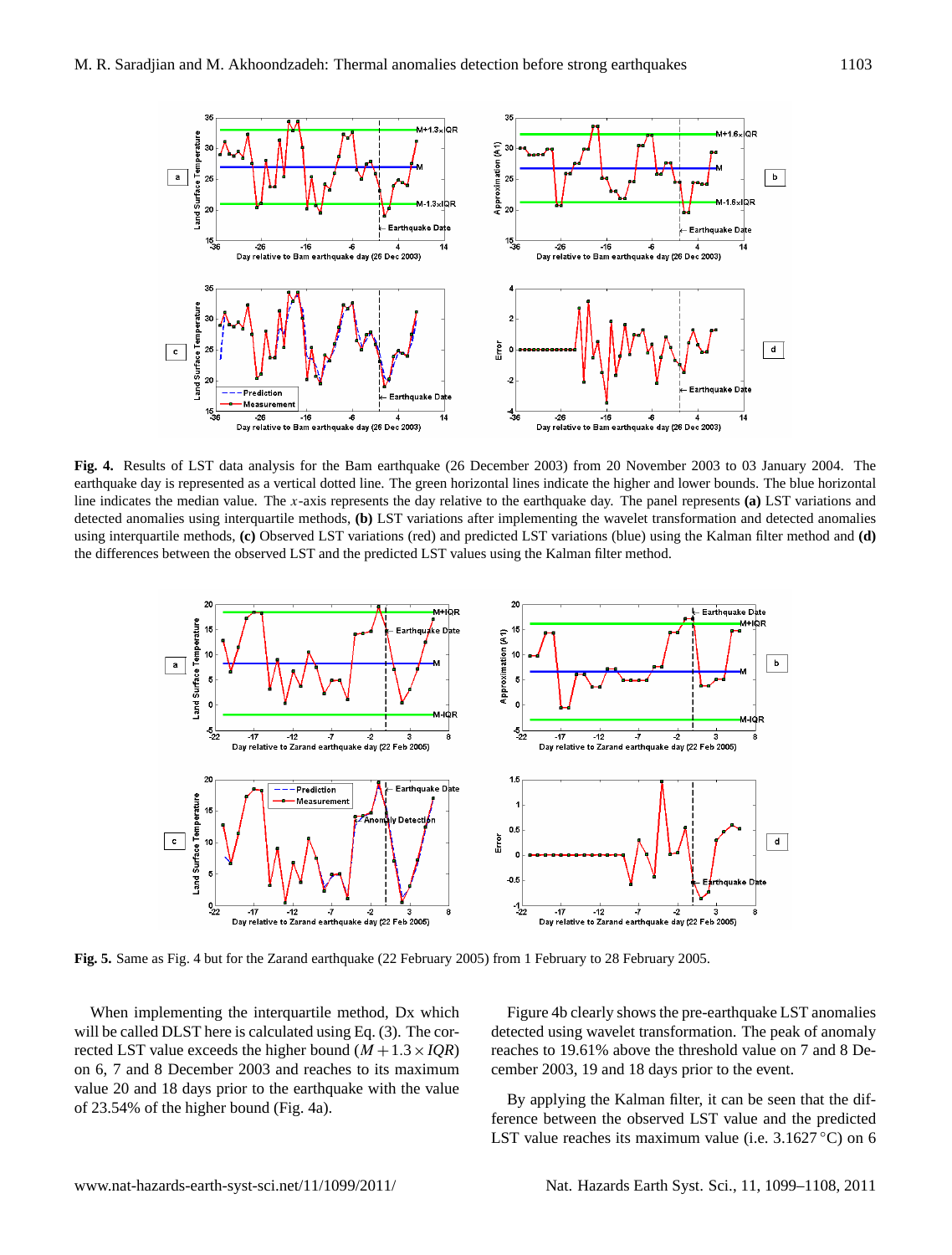

2 **Fig. 6.** Same as Figure 4 but for the Borujerd earthquake (31 March 2006) from 1 March to 15 April 2006.



2003. A black asterisk with "E" letter represents the earthquake studying LST variations during the studied dates. epicenter. Other black asterisks represent the selected regions for **Fig. 7.** Daytime LST map around Bam city in Iran on 7 December

December 2003, 20 days before the earthquake (Fig. 4c, d). and predicted LST values estimated using the Kalman fil-Figure 4d illustrates the differences between the observed ter method. To perform the null-hypothesis test, the same period of LST data for other regions have been considered. The regions have been marked by black asterisks in Fig. 7. The figure illustrates the daytime LST map of Bam city on 7 December 2003 (19 days before earthquake). Figure 10a represents the variations of LST data and detected anomalies around epicenter. For the time period of 1 December 2003



**Fig. 8.** Same as Fig. 7 but for Zarand city on 21 February 2005.

to 3 January 2004, the interquartile as an example method has detected anomalies in region E for 20, 19 and 18 days before earthquake (on 6, 7 and 8 December 2003), but not in regions 1, 2 and 3 (marked in Fig. 7). Figure 10b, c and d do not show any meaningful anomalies for the same dates implying that the detected unusual variations of LST close to the earthquake epicenter can be regarded as an indication for an impending earthquake.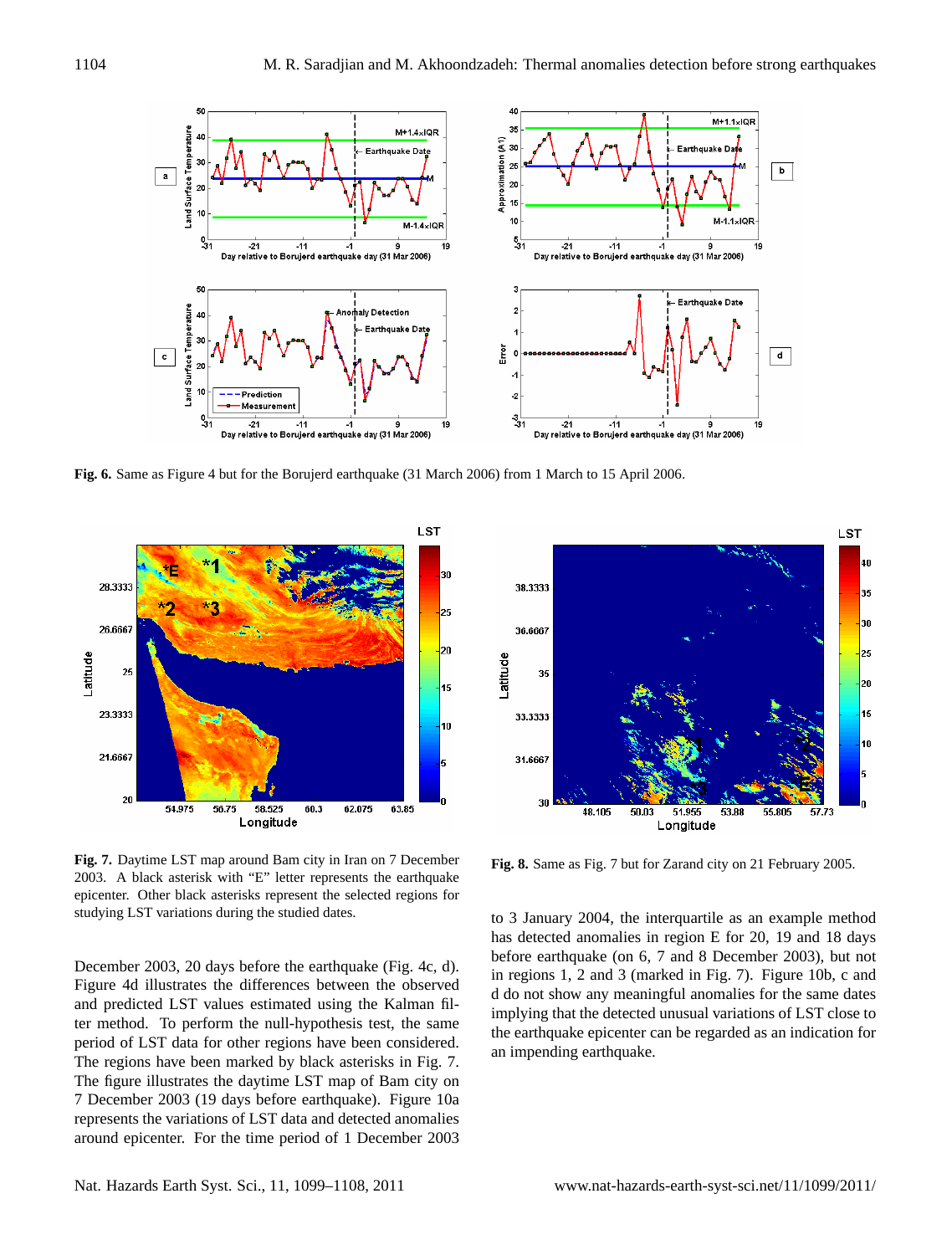

**Fig. 9.** Same as Fig. 7 but for Borujerd city on 25 March 2006.

## **4.2 The Zarand earthquake**

Figure 2 represents the variations of the LST (red curve) and AT (blue curve) data close to the Zarand earthquake epicenter during the period of 1 to 28 February 2005. The average of AT data during the period of 1 to 28 February from 1999 to 2004 years is shown as a green curve (Fig. 2). In order to exclude the time series of LST data from atmospheric effects, meteorological data obtained from the station close to the Zarand earthquake epicenter has been taken into account. Figure 5a illustrates the corrected LST values from 1 to 28 February 2005 around the Zarand earthquake epicenter.

After applying the interquartile method, an unusual increase in LST values is clearly observed 1 day before the earthquake. Variations of LST clearly exceed the higher bound  $(M + IQR)$  of the order of 10.26%, 1 day before earthquake.

Figure 5b represents the wavelet transformation of the LST variations. It shows an anomaly of the order of 10.45%, 1 day before the event.

Using the Kalman filter, unusual behaviors are seen in LST variations (Fig. 5c and d), when the difference between the observed LST value and the predicted LST value reaches its maximum value (i.e.  $1.46^{\circ}$ C) on 18 February 2005, 4 days before the earthquake. The LST values gradually increase from 17 February 2005 and reach their maximum value on 21 February 2005. The sudden deviation of LST variations on 18 February 2005 can not be predicted by the Kalman filter method and is accordingly regarded as an anomaly.

Figure 11 shows the variations of LST data and detected anomalies using interquartile methods for the Zarand earthquake epicenter and other regions which have been marked in Fig. 8, from 1 to 28 February 2005. Figure 8 illustrates the daytime LST map around Zarand city on 21 February 2005, 1 day before earthquake. The detected anomaly close to the Zarand earthquake epicenter on 21 February 2005 (Fig. 11a) is not seen in other regions which have been shown in Fig. 8 (Fig. 11b, c and d). Therefore the exceeding of LST variations from the higher bound close to the Zarand earthquake epicenter on 21 February 2005 could have been induced by the forthcoming earthquake.

## **4.3 The Borujerd earthquake**

The variations of LST, AT and mean of AT (during the period of 1 March to 15 April from 2004 to 2005) data close to the Borujerd earthquake epicenter are shown as red, blue and green curves, respectively, in Fig. 3.

It can be seen that the LST value exceeds the higher bound  $(M + 1.4 \times IQR)$  defined using the interquartile method and reaches its maximum value (i.e. 23.68 %) on 25 March 2006, 6 days before the earthquake (Fig. 6a).

When implementing the wavelet transformation, the LST value exceeds the higher bound  $(M+1.1 \times IQR)$  of the order of 35.29%, on 26 March 2006 (Fig. 6b).

After applying the Kalman filter, the difference between the observed LST value and the predicted LST value reaches its maximum value (i.e.  $2.7^{\circ}$ C) on 25 March 2006, 6 days before the event (Fig. 6c and d). This means that an anomalous and unpredictable variation in LST data has been occurred on this date.

Figure 9 illustrates the daytime LST map around Borujerd city on 25 March 2006, 6 days before the earthquake. The earthquake epicenter and other studied regions have been marked with black asterisks. Figure 12 represents the results of LST data analysis close to the Borujerd earthquake epicenter and other regions which have been shown in Fig. 9, from 1 March to 15 April 2006. The observed anomaly close to the Borujerd earthquake epicenter on 25 March 2006 (Fig. 12a) is not seen in other studied regions (Fig. 12b, c and d). It indicates that this anomaly can be considered as an earthquake anomaly.

## **5 Discussion**

It should be pointed out that one of the aims of this study is to integrate the capabilities of the three methods in appropriately detecting actual thermal anomalies. As it can be seen, each method has slightly different lead times and the local time of anomalies, despite using the same data source of LST values. The obtained differences, which are still close, might be related to the differences in the nature of each method. For instance, the interquartile method detects any unusual variations falling outside the predefined bounds. This method excludes some non seismic signals accordingly. The wavelet method significantly detects local maxima of the studied time series. Then, only those local maxima would be valid that are in agreement with outstanding results obtained from other methods. The capability of the Kalman filter method in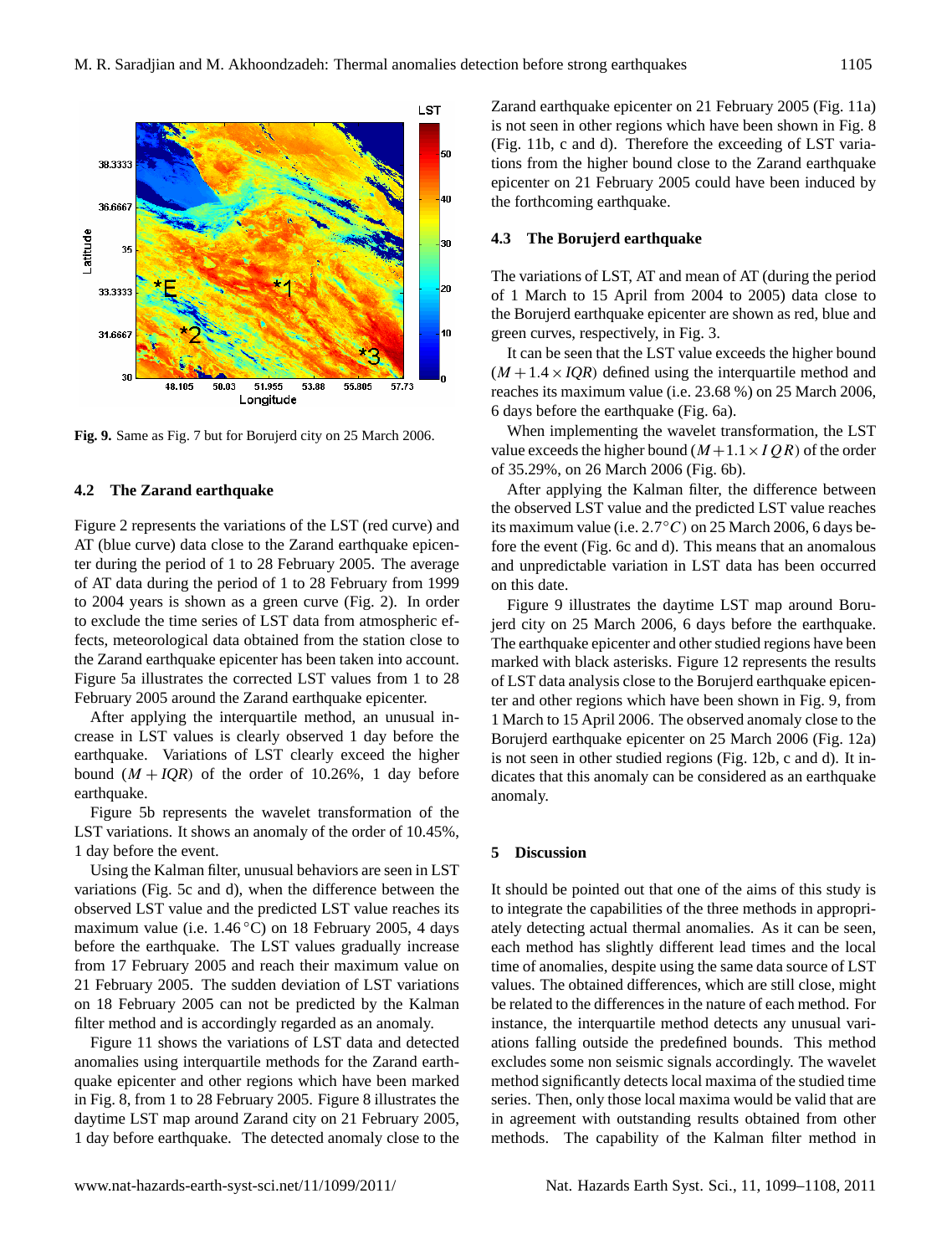

2 **Fig. 10.** Results of LST data analysis for the Bam earthquake (26 December 2003) epicenter and other regions which have been shown in in region (a) on earthquake epicenter,  $(b)$  1,  $(c)$  2 and  $(d)$  3. Fig. 7, from 1 December 2003 to 3 January 2004. The panels represent LST variations and detected anomalies using interquartile methods



2 **Fig. 11.** Same as Fig. 10 but for the Zarand earthquake (22 February 2005) from 1 February to 28 February 2005.

anomaly detection depends on the determination of the reing process. Then the training is done on the time series cre-6 Therefore, the output from the Kalman filter method would 7 not necessarily coincide exactly in details with the results Kalman filter, the discrepancies between the observed values and predicted values exceeded the pre-defined threshold interquartile and wavelet detected thermal anomaly 1 day bedate. But the Kalman filter detected thermal anomaly 4 days lated parameters, such as error covariance matrix in the trainated in normal conditions (and not on the anomalous signals). obtained from the other methods. When implementing the regarded as anomaly. In the case of the Zarand earthquake, fore earthquake. The LST value reached its maximum on this before the event. In other words, the Kalman filter detected the unusual deviation of LST variations on this date. It can be concluded that the proposed method gets its credibility from the overall capabilities of the three integrated methods. This can be done by accepting the major anomalies presented in

all methods while neglecting the minor ones presented only by some methods.

It should be noted that depending on the earthquake magnitude, a specific set of bounds or threshold values should be used when executing the methods. This implies that for anomaly detection in weaker earthquakes ( $M_w < 6.0$ ), due to the lower magnitude and anomaly strength, the same bounds or threshold values can not be applied in stronger earthquake data analysis. Therefore, an empirical evaluation should be done to select suitable bounds or threshold values in each case study.

Table 2 represents the detected anomalies in LST parameters variations for the studied earthquakes using the interquartile, wavelet and Kalman filter methods. Using a simple voting, it can be concluded that the 6, 7 and 8 December 2003, 21 February 2005 and 25 March 2006 are the dates of anomaly occurrence before the Bam, Zarand and Borujerd earthquakes, respectively.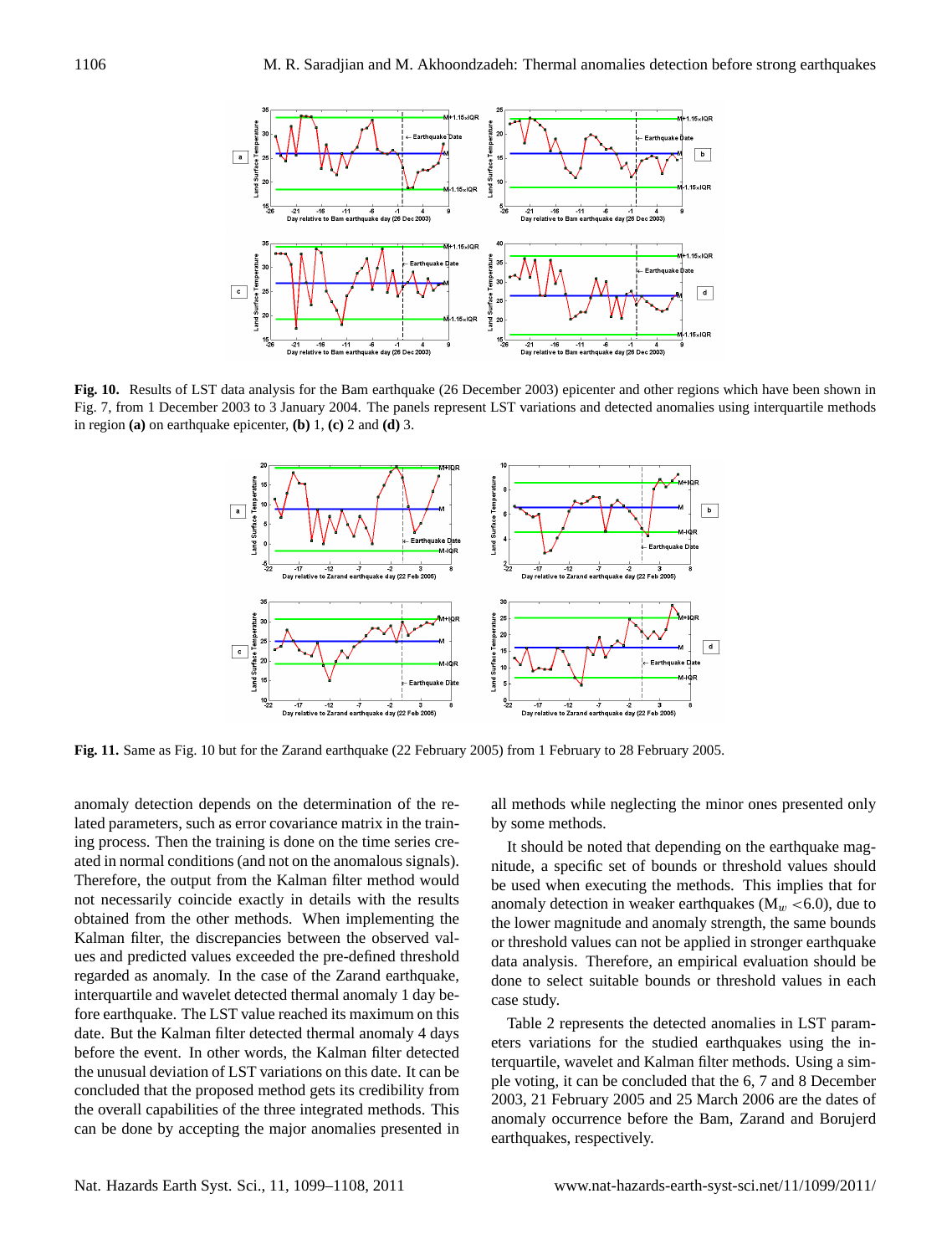

2 **Fig. 12.** Same as Fig. 10 but for the Borujerd earthquake (31 March 2006) from 1 March to 15 April 2006.

Table 2. Detected anomalies for studied earthquakes in LST variations using the interquartile, wavelet and Kalman filter methods.

|                                  | Date of anomaly observation                                   |                                                            |                                                      |  |  |
|----------------------------------|---------------------------------------------------------------|------------------------------------------------------------|------------------------------------------------------|--|--|
| Case study                       | Interguartile                                                 | Wavelet                                                    | Kalman filter                                        |  |  |
| Bam<br>Zarand<br><i>Borujerd</i> | 6, 7 and 8 December 2003<br>21 February 2005<br>25 March 2006 | 7 and 8 December 2003<br>21 February 2005<br>26 March 2006 | 6 December 2003<br>18 February 2005<br>25 March 2006 |  |  |

However, it is necessary to take into the account that the meteorological parameters have complicated behavior and sometimes display anomalies in quiet seismic condition that can be associated with other unknown factors.

# **6 Conclusions**

The efficiency of integrating the interquartile, wavelet and Kalman filter methods to detect anomalies in LST variations for the Bam, Zarand and Borujerd earthquakes has been shown in this study. In each case study, the detected anomalies in LST variations derived from MODIS satellite data were acknowledged using observed anomalies in AT variations obtained from the meteorological stations close to the earthquake epicenter.

Different wavelet functions and levels of wavelet transformation over LST data have been evaluated. Among them, the level 1 approximation information clearly showed the disturbed states that might be associated with an impending earthquake. Since LST variations do not follow the normal distribution and their behavior is nonlinear, the extended Kalman filter has been used to detect anomaly around the earthquake data.

Our results indicate that the highest deviations from a normal state that were regarded as anomaly appeared within the time interval 1–20 days before the earthquakes. It should be point out that the detected thermal anomalies can be related to non-seismic events.

However, when using optical satellite data in systematic and real-time monitoring of anomalies, cloud cover may act as a problem. This is due to the relatively lower temporal resolution of the MODIS satellite images when compared to data provided by geostationary meteorological satellites. Also, the thermal anomaly may be a result of degassing in an area. It is not clear whether topography, vegetation cover, focal depth of the earthquake and the thickness of the Earth's crust play roles in permitting the escape, and the thicker the crust, the lower the capacity for gases to reach the lower atmosphere (Saraf and Choudhury, 2005a). This problem may result in very little or even lack of thermal anomaly observation in some places with different topography and thickness of the crust, making some uncertainties relevant to how sensitive and linear the response of the anomaly to the magnitude and timing of an actual earthquake is. As reported in several studies, a thermal increase of about 3–12C is considered a thermal anomaly. Therefore, its detection is a delicate task and may be missed in visual and qualitative interpretation. It is required then to establish such a system which detects anomalies accurately and automatically.

*Acknowledgements.* The authors would like to acknowledge the NASA for the LST data and the "Weather Underground" website for meteorological data.